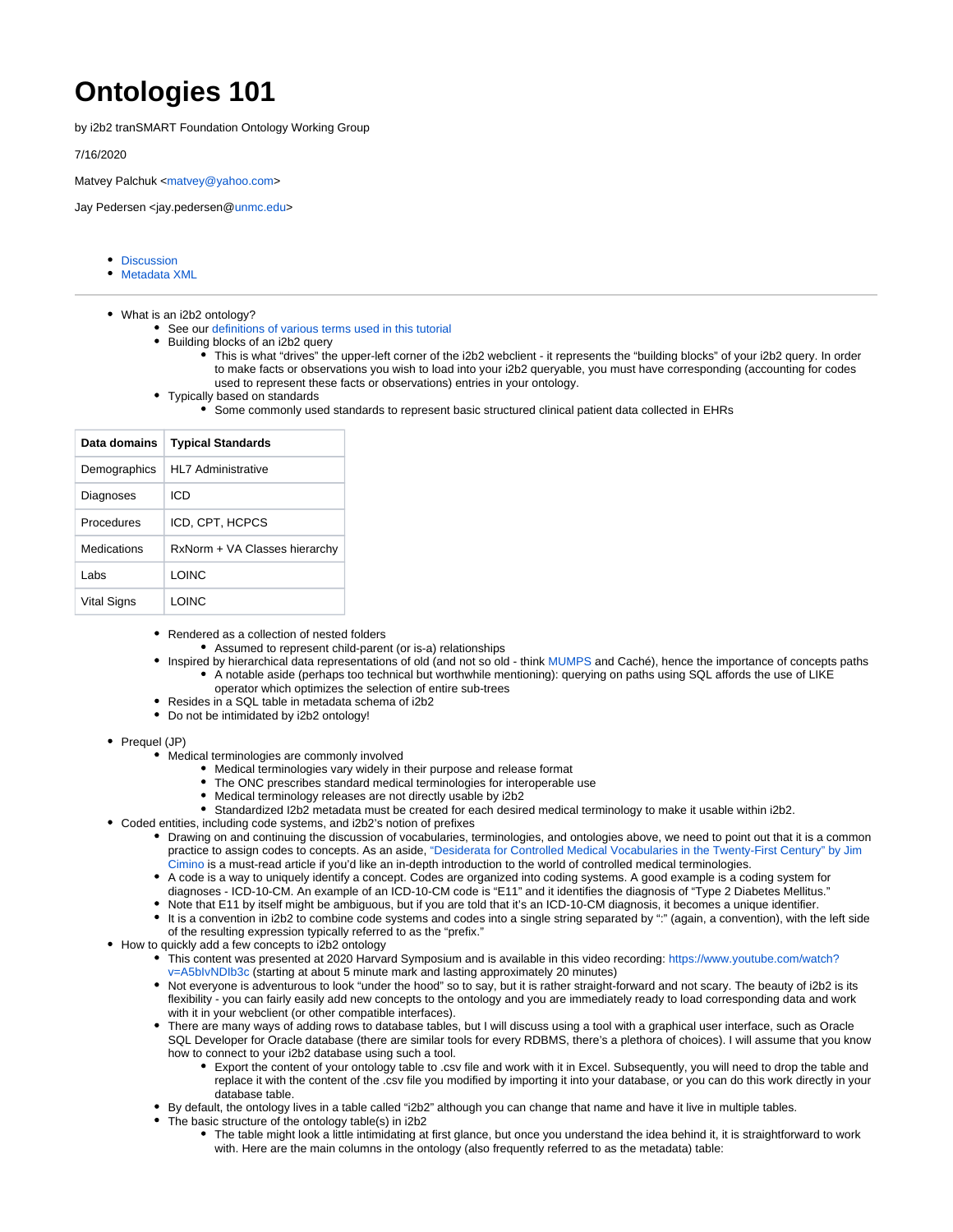- C HLEVEL
	- This column carries a whole number which indicates the depth of the hierarchical level for a given ontology concept. Typically 0 means the very top - root level - of the hierarchy, 1 is the first "child," 2 is the child the first, and so on.
- C\_FULLNAME
	- This is the most important column. It is my practice whenever I work with i2b2 ontologies in a spreadsheet or a database to sort the table by c\_fullname - you will understand why in a moment
	- Please note that I am simplifying here and in order for this simplification to work and not cause problems, you must ensure that your c\_fullname is kept in sync (values be identical) with c\_dimcode
	- C\_fullname is a path. Backslash acts as a separator, and individual elements of the path indicate the relationship of a given concept to the top of the hierarchy, referred to as the root. In other words, it's the way you can get from the root to the current concept - a path!
	- The element in the path that has no "children" is a terminal node or a "leaf." Its ancestors are "folders." In i2b2 webclient, folders get rendered with a folder icon and leaves - with a page icon. See c\_visualattributes below for the continuation of the leaf and folder discussion.
	- By convention, the root is "\i2b2\" doesn't have to be, but frequently is.
- C\_NAME
	- Concept description or a name
	- This is shown in the webclient, so think about readability
	- Webclient will alphabetize "sibling" elements in your ontology, so you might need to get clever about C\_NAME if you want to enforce a certain order of concepts
		- Tip: try "zz " (that's z-z-space) in front of your C\_NAME and see what happens in webclient
- C SYNONYM CD
	- Default is "N" and we'll concentrate on those. If you see "Y" it means that the row you are looking at contains a synonym - out of scope for this tutorial.
- C VISUALATTRIBUTES
	- Three-letter values populate this column, but we will focus on the first 2 only:
		- $\bullet$  1st letter determines if it's a folder (F) or a leaf a terminal node (L). There are other possible values, but it's out of scope. Just remember to ignore rows where the 1st letter is R - those are modifiers, and that C behaves almost but not quite like F.
		- 2nd letter we'll always keep it "A" (stands for "active") for the purposes of this tutorial
- C\_TOTALNUM
	- Really important column but not for this discussion
- C BASECODE
	- This one is optional but convenient fill in the code for your concepts here and it'll be easier for you to visually understand and manage your ontology
- C METADATAXML
	- This controls popups in i2b2 webclient for concepts like lab results. This will be explained elsewhere.
- C\_FACTTABLECOLUMN  $\bullet$
- Default is "concept\_cd"
- C TABLENAME
	- Default is "concept\_dimension"
- C COLUMNNAME
- Default is "concept\_path"
- C\_COLUMNDATATYPE
- Default is "T"
- C\_OPERATOR
- Default is "LIKE"
- C\_DIMCODE
	- "Dim" code stands for *dimension* code
	- Technically concept\_path in concept\_dimension table equates to c\_dimcode.
	- It is important to remember to keep c\_dimcode the same as c\_fullname, but beware that this is a simplification
	- For more advanced behavior, you may need to allow your c\_fullname and c\_dimcode to diverge, but we will
	- not cover it in this presentation
	- Might want to ask Lori Phillips [<LCPHILLIPS@PARTNERS.ORG](mailto:LCPHILLIPS@PARTNERS.ORG)> to chime in with more details here
- C COMMENT
	- I do not remember whether and how it gets rendered in the webclient
	- Ok to leave blank
- C\_TOOLTIP
	- Self-explanatory appears on hover-over in the webclient
	- Ok to leave blank
- M\_APPLIED\_PATH
- Default is "@"
- UPDATE\_DATE
- Date in the format of "dd-mmm-yy"
- DOWNLOAD DATE
- Date in the format of "dd-mmm-yy"
- IMPORT\_DATE
	- Date in the format of "dd-mmm-yy"
- SOURCESYSTEM CD
- You can put in the name of your organization
- VALUETYPE\_CD
- Ok to leave blank
- M\_EXCLUSION\_CD
	- Ok to leave blank
- C\_PATH
- Ok to leave blank
- C\_SYMBOL
	- Ok to leave blank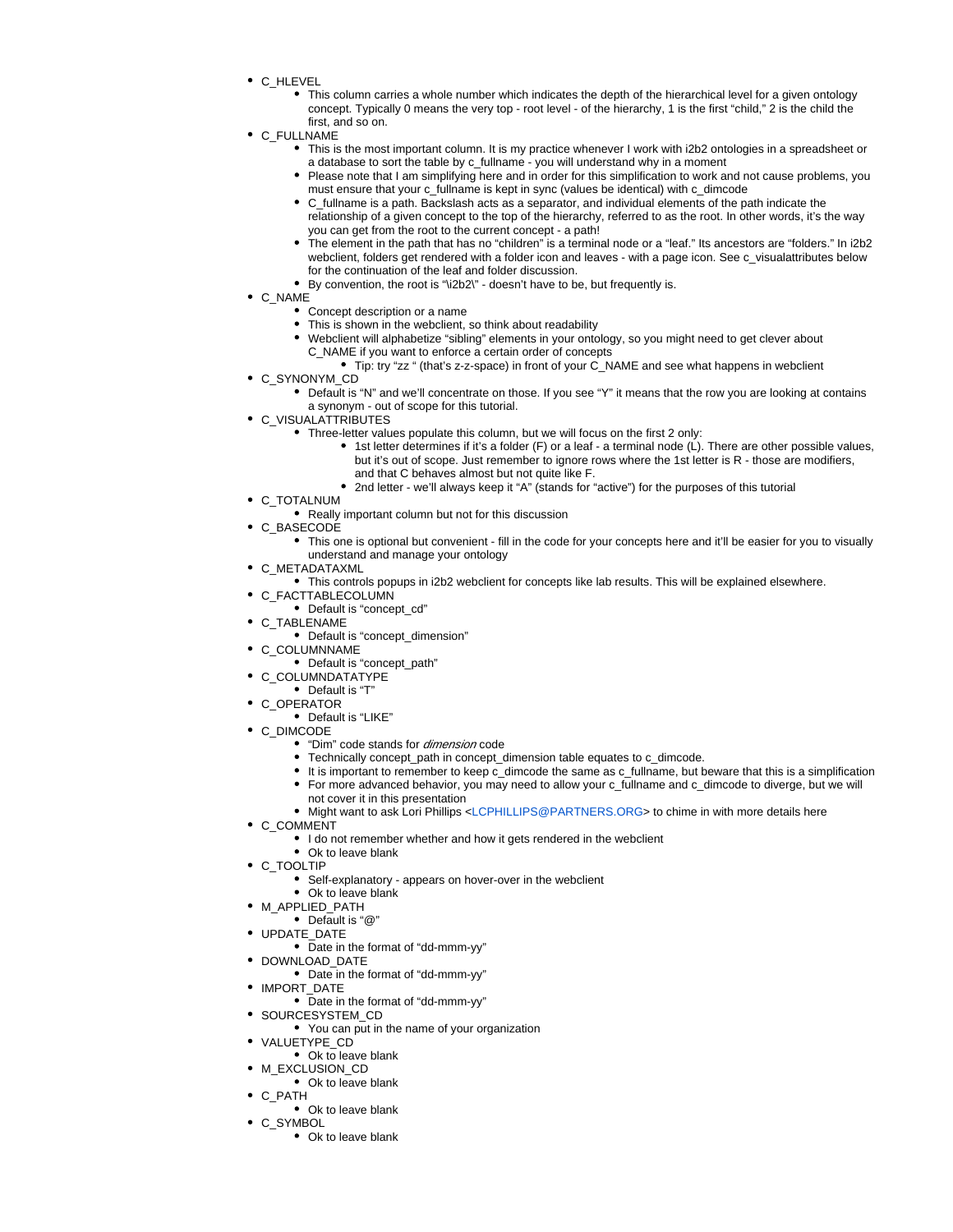- As an example, let's go through the process of adding a U07.1 "COVID-19" diagnosis to your existing i2b2 ontology
	- Let's assume that you are starting with an existing diagnoses ontology and c\_fullname for your Diagnosis folder looks something like "\i2b2\Diagnosis\"
	- We will need to add a folder for the U chapter to accommodate our U07.1 code because up until April 1, 2020, ICD-10-CM did not have any codes beginning with U.
	- C hlevel will be 2 because the root ("\i2b2\) is 0 and your "Diagnosis" folder is 1
		- C\_fullname will be "\i2b2\Diagnosis\(U00-U85)\"
		- C\_name is "Codes for special purposes"
		- C\_synonym is kept at "N"
		- C\_visualattributes is "FA " for Active Folder, and it's a folder because it will have "children" beneath it
		- Lastly, you can add the optional c\_basecode as "ICD10CM:U00-U85"
		- All other values should be set in accordance with descriptions above, being consistent with other rows of your ontology  $\bullet$ file and being mindful of keeping c\_dimcode the same as c\_fullname
	- If at this point you can add this row to your i2b2 metadata table, commit the change and look at your webclient you will see a brand new "Codes for special purposes" folder in your Diagnosis folder. It's that easy!
	- Let's add remaining rows. The pertinent info is:

| C HLE<br><b>VEL</b> | <b>C FULLNAME</b>                             | <b>C NAME</b>                                                                    | <b>C VISUALATTRI</b><br><b>BUTES</b> | <b>C BASECO</b><br>DE  |
|---------------------|-----------------------------------------------|----------------------------------------------------------------------------------|--------------------------------------|------------------------|
| $\overline{2}$      | \i2b2\Diagnosis\U00-U85\                      | Codes for special purposes                                                       | FA                                   | ICD10CM:<br>U00-U85    |
| 3                   | \i2b2\Diagnosis\U00-U85\U00-<br>U49\          | Provisional assignment of new diseases of uncertain<br>etiology or emergency use | FA                                   | ICD10CM:<br>U00-U49    |
| 4                   | \i2b2\Diagnosis\U00-U85\U00-<br>U49\U07\      | <b>Conditions of Uncertain Etiology</b>                                          | FA                                   | ICD10CM:<br><b>U07</b> |
| 5                   | \i2b2\Diagnosis\U00-U85\U00-<br>U49\U07\U07.1 | 2019-nCoV acute respiratory disease (COVID-19)                                   | LA                                   | ICD10CM:<br>U07.1      |

- In this table, notice the last row with c\_visualattribute of "LA " that's the last element in this sub-tree (or hierarchy) and so it's the leaf.
- There is one more crucial step in this process. If you recall, we said that c\_basecode was optional. But you will recognize the content of that column as being the exact observation codes you will be storing in your observation fact table. There must be a way to link ontology concepts with codes in observation\_fact table. I2b2 accomplishes that via concept\_dimesion table. So in addition to adding new ontology concepts, you also must make necessary changes to your concept\_dimension table.
- Making changes to concept\_dimension table is covered in one of the subsequent sections please see below.
- Let's assume that you added the desired concepts to your ontology table and made the necessary changes to your concept\_dimension table. Now, when you load patient observations into your observation\_fact table and populate the concept\_cd with "ICD10CM:U07.1" you will be able to query for patients with COVID-19 diagnosis.
- Address c\_fullname vs c\_dimcode
- How to deploy, incl. TABLE\_ACCESS; in multiple tables
- How to make changes
- I2b2 user interface and its relationship to metadata
	- Describe how metadata provides the bulk of the i2b2 user interface
		- Browsing through folders in the i2b2 user interface literally browses through the rows of installed metadata tables of that i2b2 instance
		- The browsing behavior differs slightly for rows with metadataxml
		- An i2b2 query is created by making selections in the folder browsing interface, each selection is tied to a specific metadata row
	- Describe the process i2b2 uses to resolve queries, and how the attributes in metadata are used in that process.
- METADATA XML see the [METADATA XML](https://community.i2b2.org/wiki/display/IWG/Metadata+XML) subpage for information on setting the C\_METADATAXML column for fine-tuning the associated query to look at data values in the associated Facts
- Relationship between i2b2 ontology and concept\_dimension table
	- C\_fullname in i2b2 ontology is the unique identifier of a concept. Individual patient facts in observation fact table are identified by concept\_cd - typically a code\_system:code construct, for example, "ICD10CM:E11" for "Type 2 Diabetes Mellitus." To enable queries, the concept path in the ontology must be linked with concept code. Concept dimension accomplishes that and provides the link between concept path in the ontology with concept code
	- There is an important nuance which you must be aware of the naming convention for columns in i2b2's ontology table(s) differs from that in observation\_fact and its dimension tables, including concept\_dimension. Column names in the table below illustrate this - each row shows different column names even though they carry the same data. In other words, C\_FULLNAME in ontology carries the same information as CONCEPT\_PATH in concept\_dimension table.

| DATA                      | <b>METADATA (ontology)</b> |
|---------------------------|----------------------------|
| CONCEPT PATH   C FULLNAME |                            |
| CONCEPT CD                | C BASECODE                 |
| <b>NAME CHAR</b>          | C NAME                     |

• Let's review pertinent columns:

• CONCEPT\_PATH - same as c\_fullname in the ontology